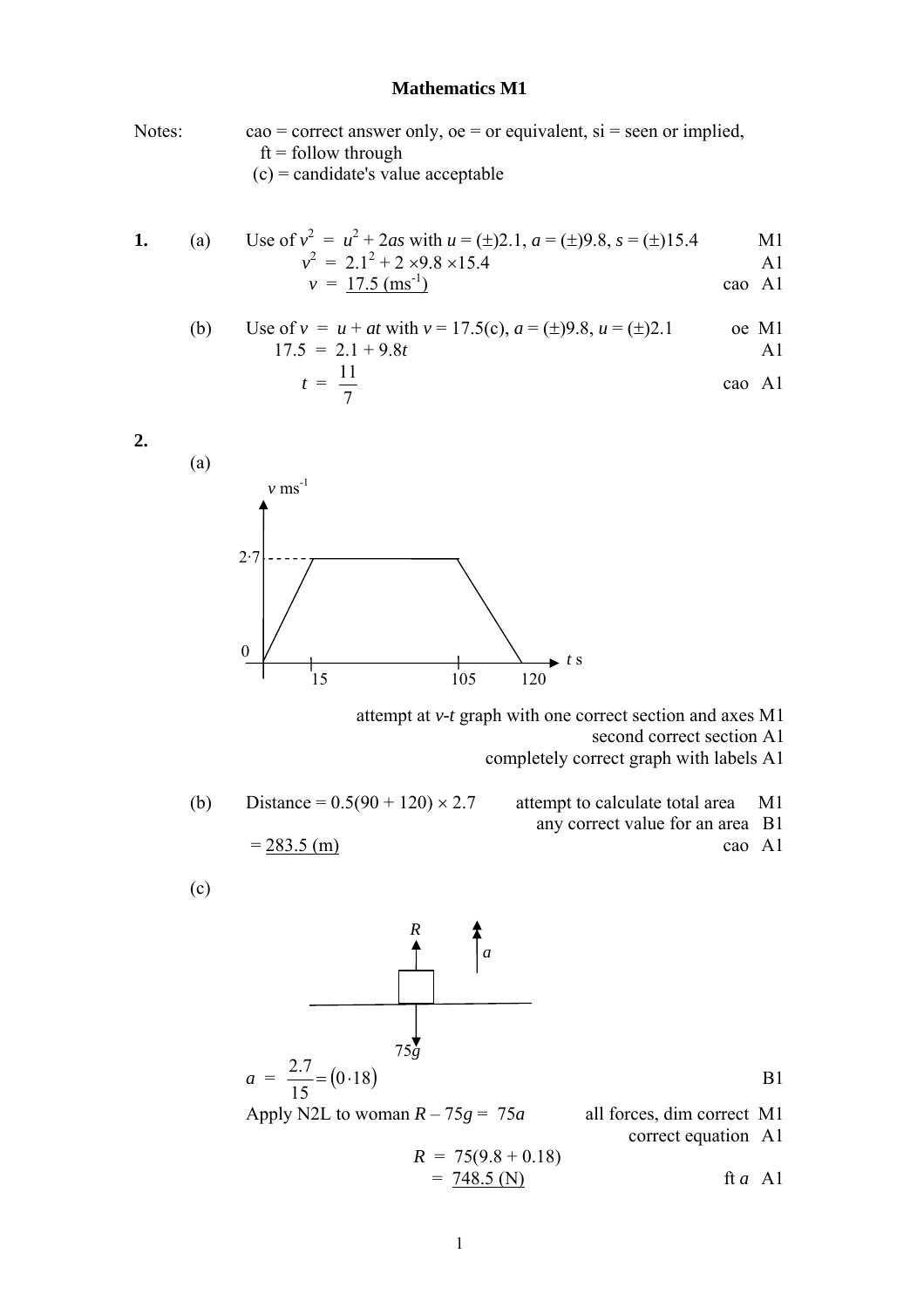

Resolve perpendicular to plane

$$
M1
$$

$$
R = 52g\cos\alpha
$$
  
Use of  $F = \mu R$  m1

$$
= 0.2 \times 52 \times 9.8 \times \frac{12}{13}
$$
si A1  
= 94.08 (N)

| Apply N2L to object down slope                    | Dim correct, all forces M1 |
|---------------------------------------------------|----------------------------|
| $52$ gsin $\alpha$ - $F = 52a$                    | A I                        |
| $52 \times 9.8 \times \frac{5}{12}$ - 94.08 = 52a |                            |
| $a = 1.96$ (ms <sup>-2</sup> )                    | cao Al                     |

**4.**

**3.**



| (a) | attempt at conservation of momentum equation | M1  |
|-----|----------------------------------------------|-----|
|     | $2 \times 12 + 3 \times 7 = 2v_A + 3v_B$     | A 1 |
|     | $2v_A + 3v_B = 45$                           |     |
|     |                                              |     |

| attempt at restitution equation | M1 |
|---------------------------------|----|
| $v_B - v_A = -0.6(7 - 12)$      |    |
| $-3v_A + 3v_B = 9$              |    |

attempt to solve simultaneously dep. Both M's m1  $5 v_A = 36$ 

$$
v_A = \frac{7.2 \text{ (ms}^1)}{10.2 \text{ (m}^{-1})}
$$
 cao A1

$$
v_B = \frac{10.2 \, (\text{ms}^{-1})}{}
$$
 cao A1

(b) Use of Impulse = change in momentum  
\n
$$
I = 3(10.2 - 7)
$$
\n
$$
= 9.6 \text{ (Ns)}
$$
\n
$$
I = 3(10.2 - 7)
$$
\n
$$
= 12.6 \text{ (Ns)}
$$
\n
$$
= 12.6 \text{ (Ns)}
$$
\n
$$
= 12.6 \text{ (Ns)}
$$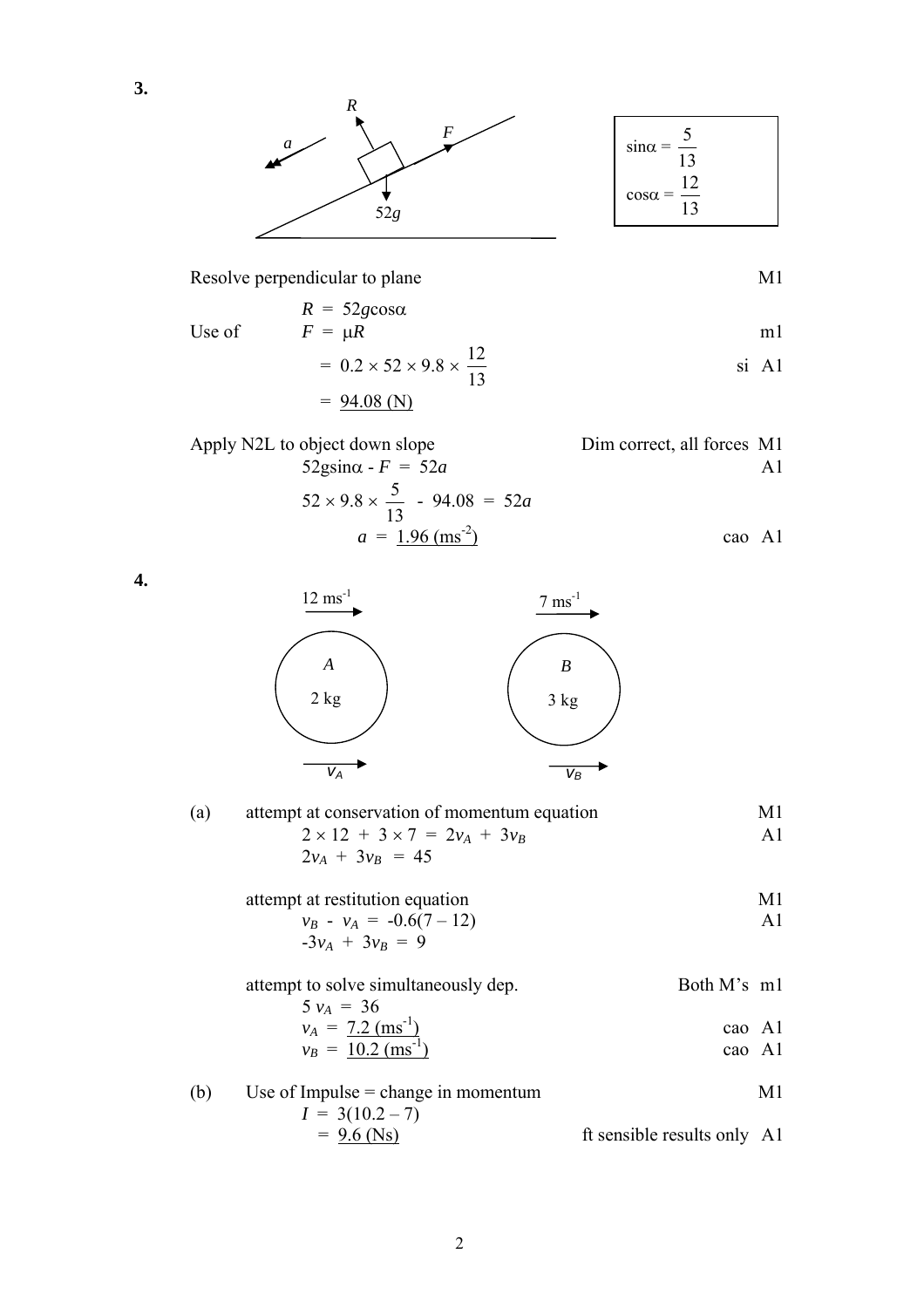

(a) Apply N2L to 
$$
B/A
$$
  
  $4g - T = 4a$    
  $41$ 

Apply N21 to other particle 
$$
T - F = 6a
$$
 A1

Resolve vertically, particle *A* 

**5.**

$$
R = 6g
$$
  
\n
$$
F = \mu R = 0.4 \times 6g = 2.4g
$$

attempt to solve equations simultaneously m1  $4g - 2.4g = 10a$ 

$$
a = \frac{0.16g}{T} = \frac{1.568 \text{ (ms}^{-2})}{32.928 \text{ (N)}} \qquad \text{cao A1} \qquad \text{cao A1}
$$

(b) Light strings enable the assumption that tension is constant throughout the string to be used. B1

6. Attempt to resolve in direction of 12 N force  
\n
$$
Y = 12 - 5\sqrt{3} \sin 60^\circ - 3\sqrt{2} \sin 45^\circ
$$
\n
$$
Y = 1.5
$$
\nA1

Attempt to resolve in perpendicular direction

\n
$$
X = 5\sqrt{3} \cos 60^\circ - 3\sqrt{2} \cos 45^\circ
$$
\n
$$
X = 1.33
$$
\nAll

Resultant 
$$
R = \sqrt{(1.5)^2 + 1.33^2}
$$
  
=  $\frac{2.(0048) (N)}{}$  ft A1

$$
\theta = \tan^{-1} \left( \frac{1.33}{1.50} \right) = 41.6^{\circ}
$$
 M1

Dir of *R* is 41.6° to the right with the 12 N force ft A1